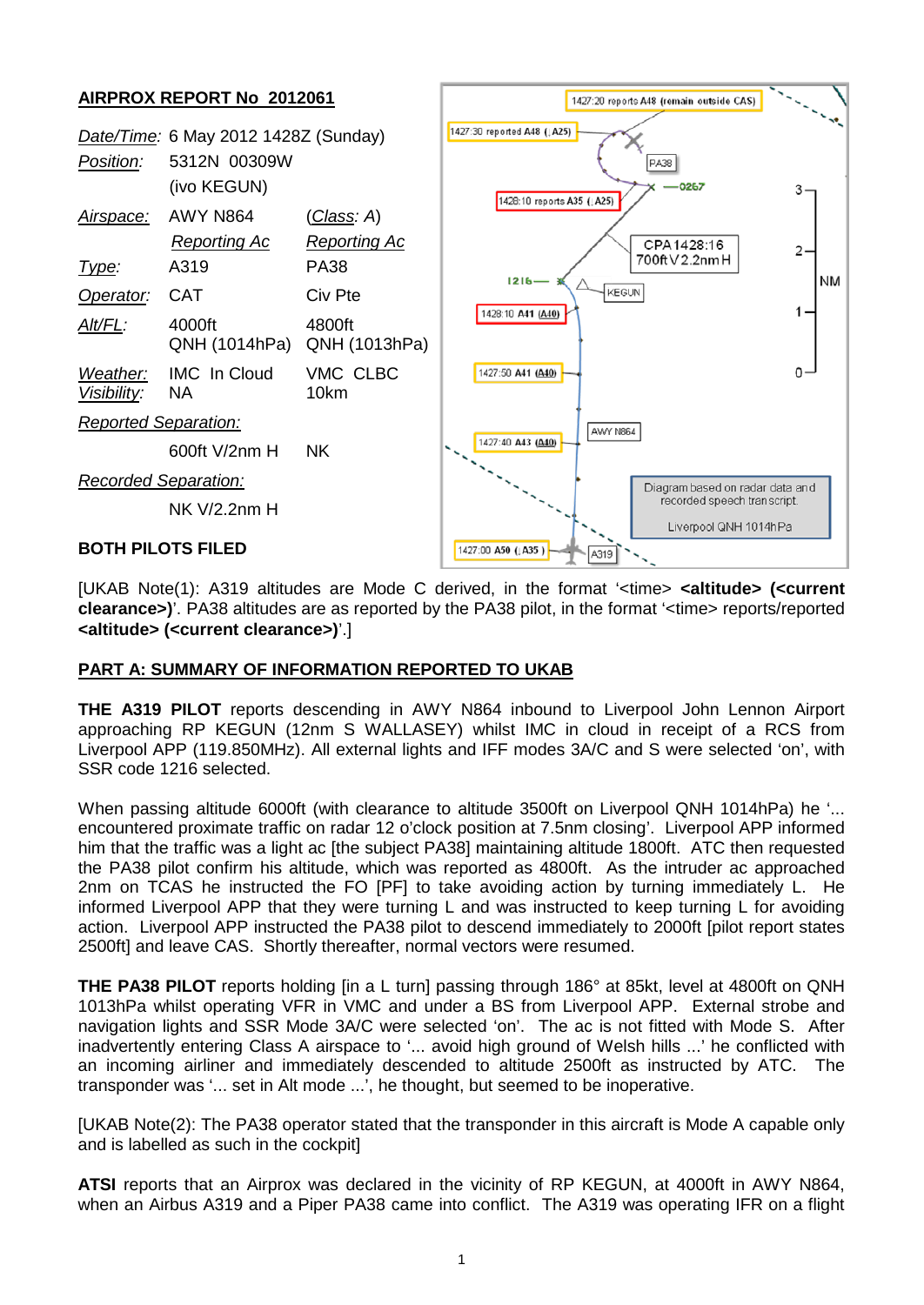from Jersey to Liverpool and was in receipt of a RCS from Liverpool Radar on 119.850MHz. The PA38 was operating VFR on a local flight from Liverpool and was in receipt of a BS from Liverpool Radar on 119.850MHz.

[UKAB Note(3): UK AIP, page AD 2-EGGP-1-5 dated 16 Dec 10, para 2.18 – ATS COMMUNICATION FACILITIES states that Liverpool Approach and Liverpool Radar have the common frequency 119.850MHz. Throughout the course of the incident the A319 pilot used the C/S "*Liverpool Approach*" and the PA38 pilot used the C/S "*Liverpool Radar*".]

The Liverpool METAR was reported as follows: METAR EGGP 061420Z 15004KT 110V230 9999 FEW040 11/M03 Q1014=

[UKAB Note(4): The Hawarden METAR was reported as follows: METAR EGNR 061420Z 18006KT 9999 SCT048 10/00 Q1014=]

The PA38 pilot departed Liverpool at 1323 on a local flight and was given a clearance to leave the Liverpool CTR [Class D airspace] not above altitude 1500ft VFR, via Oulton Park VRP. Once airborne, he was transferred to Liverpool Radar. At 1326 the PA38 pilot contacted Liverpool Radar and was instructed to report leaving Oulton Park. At 1331 he reported at Oulton Park and the service was changed to a BS.

At 1408:10 the PA38 pilot called Liverpool Radar, stated that he was at Wrexham, and requested a SRA. He was instructed to route towards Flint, remaining clear of Hawarden ATZ, to squawk 0267 and to hold '... at the Flint area ...'. The base of AWY N864 above Wrexham is altitude 4500ft. The PA38 was not displaying Mode C level information.

At 1415:00 the Liverpool Radar controller asked the PA38 pilot to report his altitude. The pilot replied, with an accent that made the transmission somewhat unclear, that he was at, "... *four thousand nine hundred feet on your QNH*". The Liverpool Radar controller replied "... *Roger if you just remain outside controlled airspace at Flint*", which was acknowledged by the pilot. The base of controlled airspace above Flint is altitude 3000ft. One minute later the Liverpool Radar controller advised other traffic returning to Hawarden that, "*... there will be a PA38 operating in the Flint area last reported not* 



*above one thousand, er correction, nine hundred feet*". At 1418:50 the PA38 reported overhead Flint.

At 1424:30 the pilot of the A319 contacted Liverpool Radar descending to FL60 inbound KEGUN. He was advised to expect radar vectors to the ILS, to continue on his present heading and to descend to altitude 5000ft QNH [1014hPa].

At 1426:10 there was a change of controller and the incoming Liverpool Radar controller asked the PA38 pilot to report his altitude. He replied that he was at 4800ft Liverpool QNH. The Liverpool Radar controller asked the pilot of the PA38 to say again and the PA38 pilot replied, "*four thousand eight hundred feet*". The Liverpool Radar controller responded in a surprised tone, "*four thousand eight hundred feet did you say*" to which the pilot replied at 1426:30, "*Affirm, four thousand eight hundred feet*". The controller then replied, "*One thousand eight hundred feet that's copied thank you*".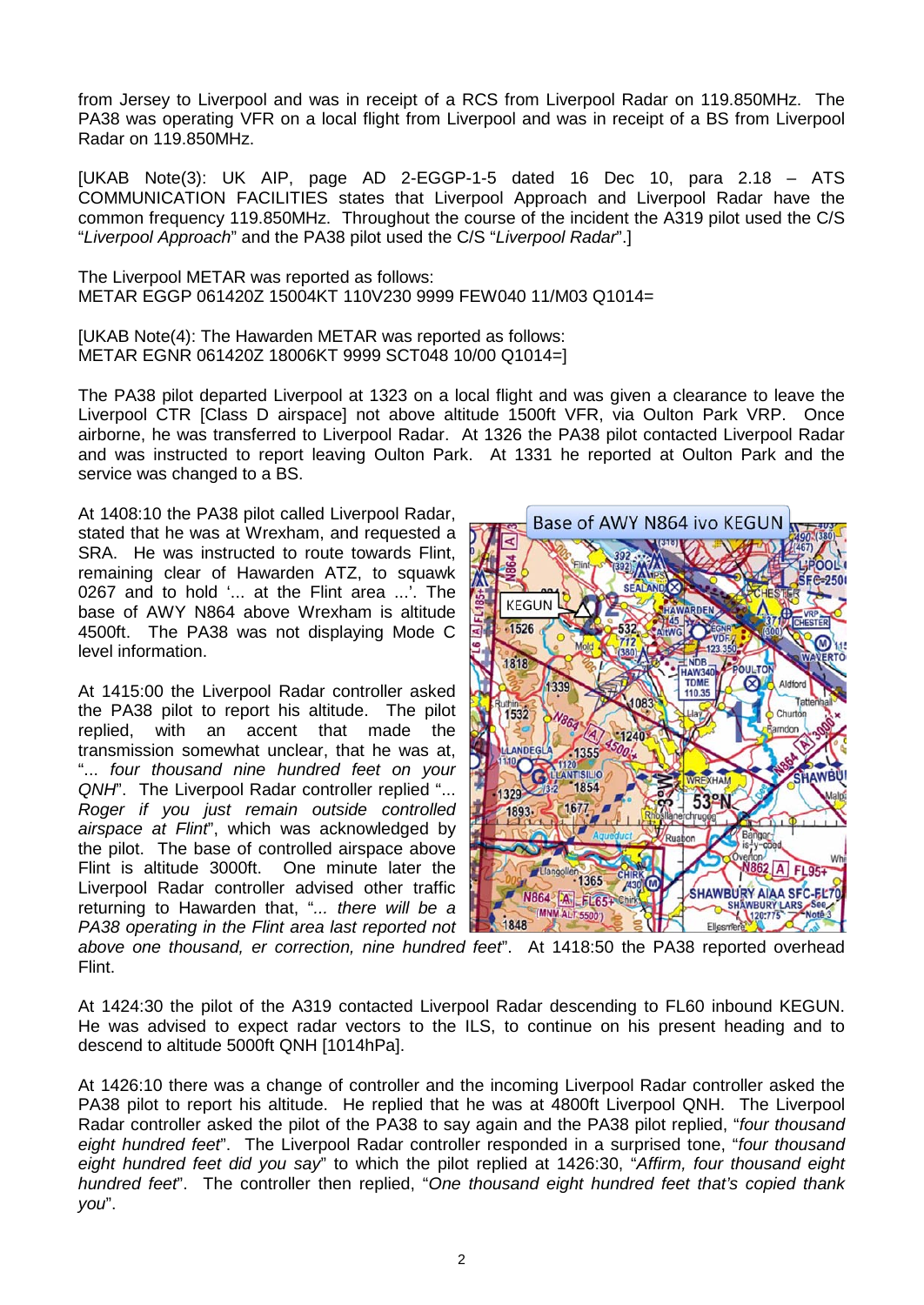The incoming controller's written report stated that the PA38 had been handed over at a reported level of 1900ft. It also stated that both the incoming controller and the outgoing controller, who was still at the desk, heard the reply from the PA38 as, "*one thousand eight hundred feet*". When the controller readback the PA38's level as 1800ft the pilot did not correct it so the controller assumed it was correct.

At 1427:00 the Liverpool Radar controller cleared the A319 to descend to altitude 3500ft and passed TI on the PA38 as being in the A319's 12 o'clock at a range of 7nm and an altitude of 1800ft. The A319 pilot reported that he had the traffic on TCAS in his descent clearance readback. At 1427:20 the PA38 pilot transmitted, "... *our altitude is four thousand eight hundred four one two three four thousand*". The Liverpool Radar controller informed the PA38 pilot that he was inside CAS (at 1427:30), instructed him to descend immediately to altitude 2500ft and recleared the A319 pilot (at 1427:40) to stop descent at altitude 4000ft. At 1427:50 the Liverpool controller passed updated traffic on the PA38 now descending from altitude 4800ft and the pilot of the A319 requested a L turn and concurrently reported that he was turning L onto a hdg of 320°. The controller acknowledged the call from the A319 pilot and passed avoiding action [at 1428:00] of a L turn onto a hdg of 290°. At 1428:10 the Liverpool controller requested the PA38 pilot report his altitude to which he replied, "*Three thousand five hundred and descending*". The Liverpool controller requested that the PA38 pilot expedite his descent, which was acknowledged.

Separation was lost; the CPA was 2.5nm and 600ft (vertical separation based on the PA38 pilot's report at the time avoiding action was taken). Minimum separation required was 3nm/1000ft.

[UKAB Note(5): The CPA of 700ft V and 2.2nm H was calculated from the radar recording and a conservative estimate of the PA38 altitude at 1428:16]

When the pilot of the PA38 first reported to Liverpool Radar that the ac was at 4900ft [at 1415:00] the transmission was fairly weak and, together with the pilot's accent, ATSI considered that the distinction between 4900ft and 1900ft was somewhat unclear.

The PA38 was inside CAS without a clearance. The base of CAS was 3000ft and having instructed the pilot to remain outside CAS, the controller had an expectation that the PA38 was at a level below CAS.

After the controller handover had taken place and the oncoming controller requested the PA38 pilot to state his level, it is very likely that there was a high degree of expectation bias that the PA38 was level at 1800ft rather than 4800ft. The incoming controller expected the PA38 to be outside CAS and had just been told at handover that the PA38 was at 1900ft.

Even after the Liverpool controller had queried the PA38's level as being 4800ft, both the incoming and outgoing controllers misheard the pilot's reiteration of his level as 1800ft. When this was readback to the pilot it was not immediately corrected so the controller assumed it was correct.

The controller was alerted to the situation by the pilot of the PA38 reiterating his level as being 4800ft. When the controller realised the level of the PA38 was conflicting with the A319, instructions and TI were issued to resolve the situation.

## **PART B: SUMMARY OF THE BOARD'S DISCUSSIONS**

Information available included reports from the pilots of both ac, transcripts of the relevant RT frequencies, radar photographs/video recordings, reports from the air traffic controllers involved and reports from the appropriate ATC and operating authorities.

The Members discussed the issue of the controllers' confirmation bias at length and were of the opinion that the poor R/T readability and controller expectation of the PA38 pilot's flight profile